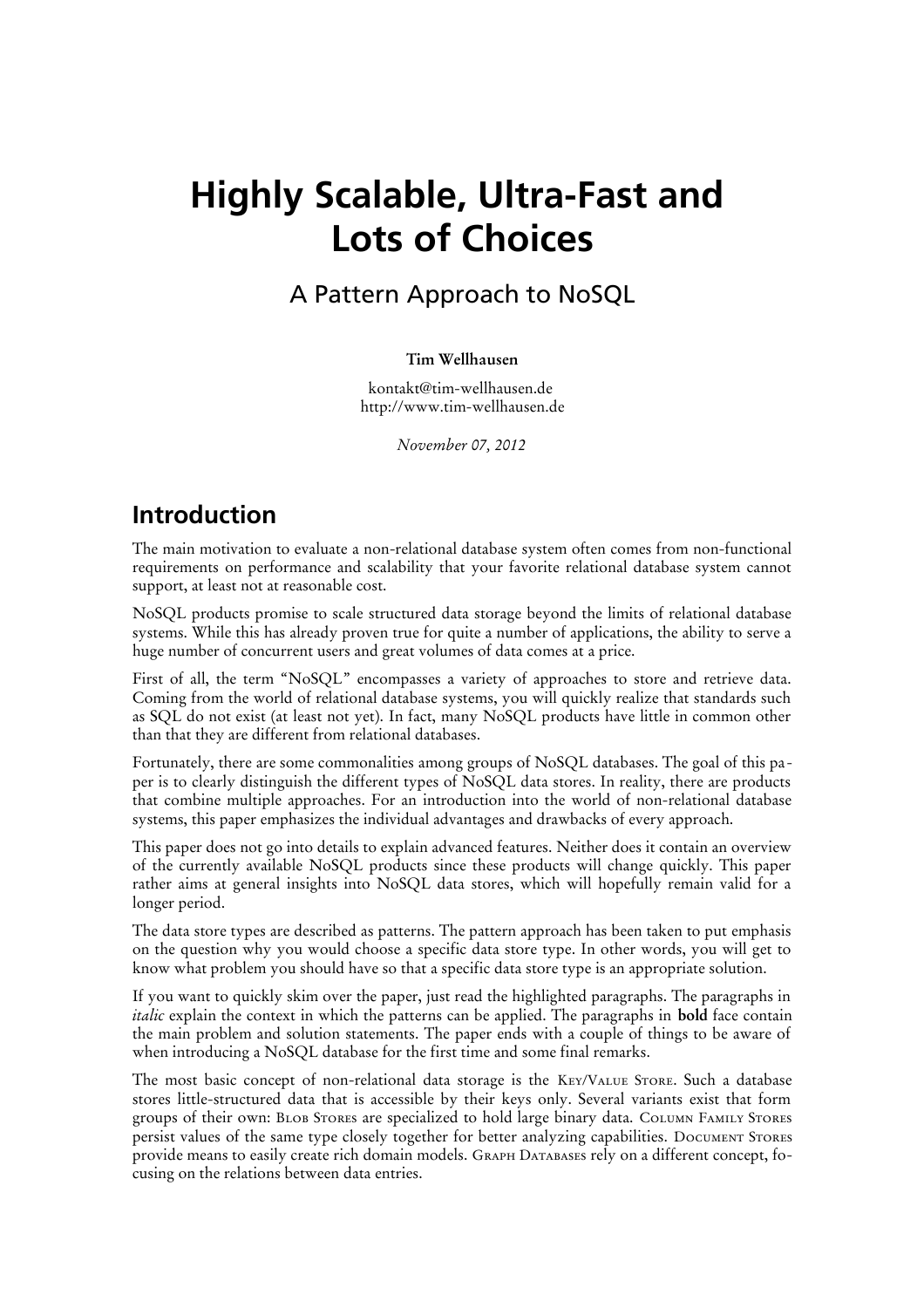## **Key/Value Store**

*Your domain model or an important part of it is rather simple, i.e. there are few interdependencies and constraints. But the application's data changes often or your application generates a huge amount of it.*

There are many cases when you need to store data that is not critical to the application, but you've got plenty of it. Think about statistical data, status information of an online game or similar scenarios where small chunks of data are written often and read more or less often. Using a relational data base in such cases does not scale well because of transactional overhead or database locks.

### **Speed is your main concern when reading and writing data. Your application must react quickly even at peak time. The ability to scale well is more important than data integrity and the ability to comfortably query data.**

Typical features of relational database systems (such as transactional support and referential integrity) are not important to you. At least, they are less important than throughput. But your data still needs to be stored safely and high availability is a key issue.

Your domain model is not highly complex and your application's data has little structure, but you need at least support for some data types.

Your application's data might change rapidly, triggered by many simultaneous users, but read operations also need to execute quickly.

### Therefore:

#### **Choose a** Key/Value Store**, which stores little-structured data associated with unique keys.**



The general idea of a KEY/VALUE STORE is to dispose of the concept of highly structured tables, columns and values in favor of a very simple programing interface: You associate simple data values such as numbers or texts with unique keys, and the database very efficiently stores and retrieves your data. Some Key/Value Stores provide operations to manipulate structures such as lists and sets whereas other KEY/VALUE STORES only support basic or no explicit data types.

This simplicity provides the basis for supreme scalability. Most Key/Value Stores keep all data in memory all the time to achieve high performance. Their strategies to write data to disk and to distribute data within a cluster differ significantly. Keeping all data in memory limits the amount of data that every node can hold. Unless you are able to set up large clusters, this may also limit the maximum size of the stored data.

Key/Value Stores typically transfer the responsibility for the creation of unique keys to the application. It can be difficult to find a good strategy to choose appropriate keys (i.e. both meaningful and unique).

If you need to search for values, KEY/VALUE STORES typically provide little comfort. The programming interface to a KEY/VALUE STORE is much more limited than what you might be used to from object-relational mapping tools, for example.

There are several variants of Key/Value Stores that focus on specific application development use cases and provide more sophisticated functionality. If you need to store large binary data, consider using a Blob Store. If you need to analyze large amounts of data at the same time as it is gathered, a Column Family Store might be a better option. If your application consists of a rich domain model, a Document Store might be appropriate.

Examples of Key/Value Stores are Memcached ([6]), Couchbase ([7]), Redis ([8]) and Riak ([9]).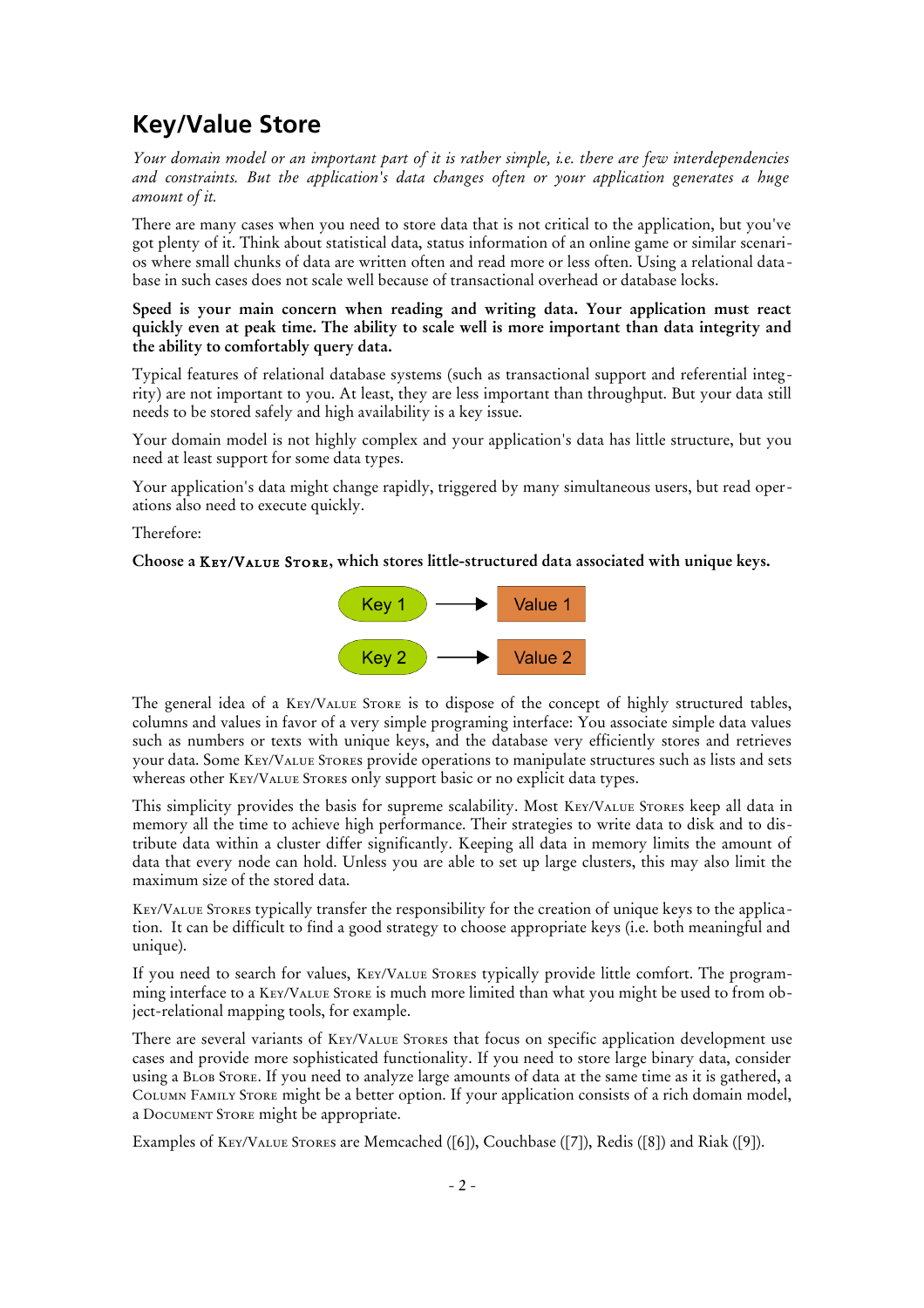## **Blob Store**

*Your application relies on binary data that needs to be distributed to the application's users.*

Think about web sites with plenty of large images. If the content of your web site changes regularly, the images often do so, too. Statically bundling the images with your application is not an option because of their size and because every image change would cause a re-deployment.

### **You need to dynamically store and publish huge amounts of binary data such as images.**

Relational databases provide the data type BLOB to store binary data in tables. But if you keep many and potentially large BLOB entries in a relational databases, you quickly drive the database to its limits. In addition, relational databases typically cannot serve their content directly to end users (and you wouldn't want them to do so). So you need to stream the BLOB contents from the data base through an application server, which puts load on two critical system components.

You could store binary data in a file system and set up a web server to make these files accessible. But large numbers of files and big files push many file systems to their limits. Moreover, in case of many simultaneous requests, the underlying storage system may soon become the bottleneck. Caching might help, but web servers are not optimized for caching large numbers of large files. In addition, neither file systems nor web servers provide means to manage files, e.g. they don't create unique keys.

To overcome the caching problem, you could employ a content delivery network, which acts as a global proxy. Requests for your files are handled by the content delivery network and not by your own system. But that would add another layer of complexity, which makes the system difficult to test. And you still need to manage the files in your file system first. Additionally, you must expect significant delays in distributing your files to all nodes of the content delivery network.

Therefore:

### **Choose a** Blob Store**, which is specialized to manage a large number of potentially large files.**



A Blob Store keeps the complexity of actually storing the data away from you. At the same time, a BLOB STORE is optimized to provide the content to your client applications, typically via http URLs.

A Blob Store associates every file with a unique key, by which the file can be accessed. Keys can be defined by your application or they can be automatically generated. BLOB STORES provide little search capabilities. You need to keep track of your binary data in your main application.

Setting up and running a BLOB STORE is not trivial. Therefore, BLOB STORES are often used as a service. Some Blob Store products (or rather vendors) physically distribute your files around the globe. You still have a single point of access to manage your data from within your application. But accessing the files becomes a (geographically) local operation from many points in the world. A Blob Store (again: as a service from a vendor) may therefore avoid the need to use a dedicated content delivery network.

On the downside, Blob Stores are like an attic into which you store everything that does not fit elsewhere. After a while, you might lose track of what is inside and what is not. BLOB STORES are typically bad at categorizing your data – you've only got an identifier. And because BLOB STORES are specialized at binary data only, they do not provide a means to store all your data. Rather, they add complexity to your data storage architecture.

The main difference to Key/Value Stores is that Blob Stores are made to distribute binary data to users whereas Key/Value Stores are made to handle frequent but small application data changes.

Examples of Blob Stores are Amazon S3 ([10]) and the Blob service of Windows Azure ([11]).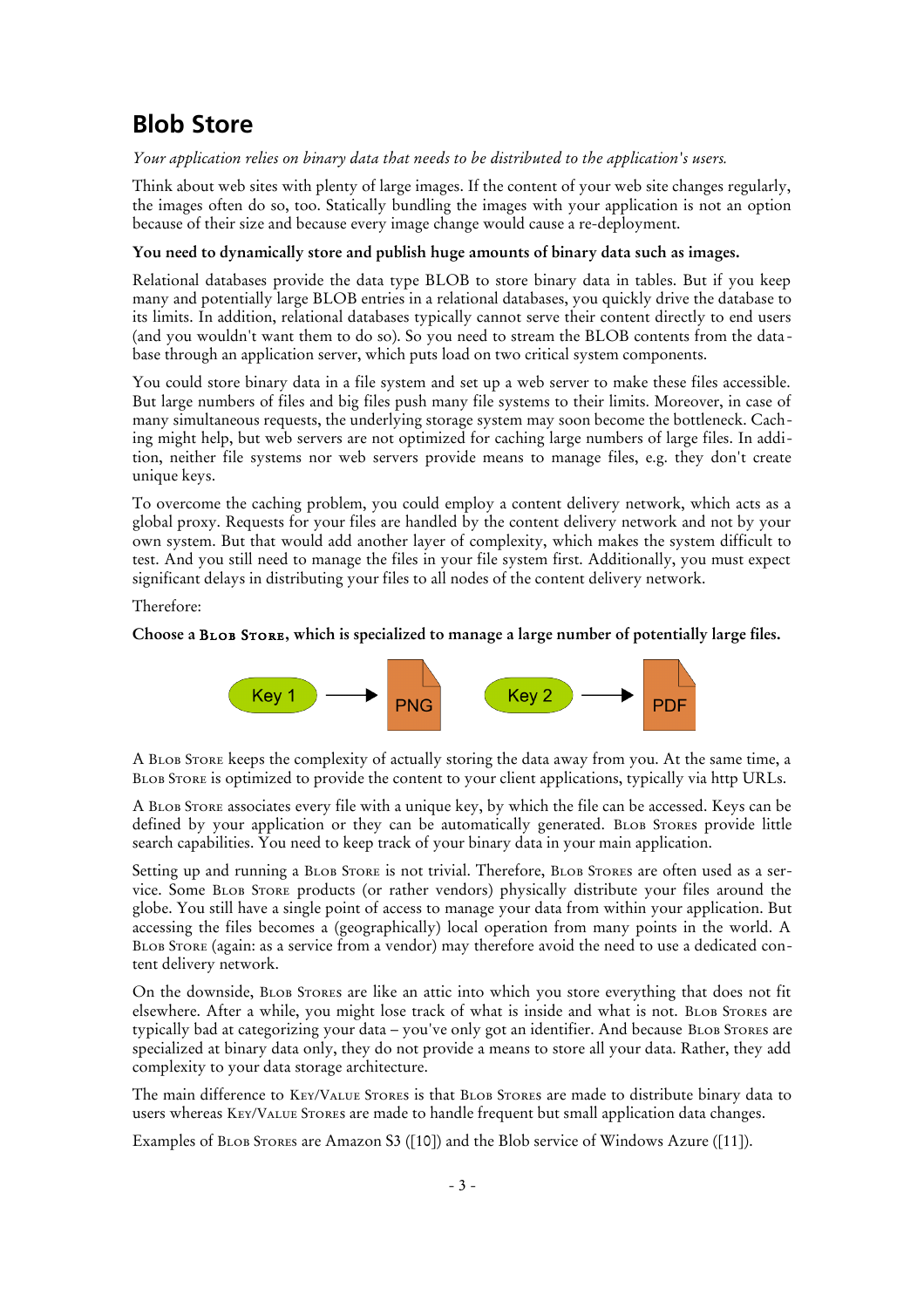# **Column Family Store**

*Your application collects masses of little-structured data that is read more often than written.* 

Your application may evaluate metrics about user operations or generate reports on business data. This kind of functionality typically includes analytical operations such as calculating aggregates and minimum or maximum values.

### **Your application needs quick response times when analyzing masses of data. After some data has been collected, the data must show quickly in the analysis.**

The traditional solution to analyze data is to set up a data warehouse. The data is stored in a normalized schema in one relational database. For the analysis, it is transformed into a denormalized star schema and transferred into a separate database. Queries on a data warehouse are fast and don't harm the main database's performance. But extracting and transferring data from one database to another is complicated, inefficient and error-prone. The transfer itself is time-consuming so that it may take a long time until new or updated data shows up.

Without a data warehouse, you would need to analyze the data in the main database. But calculating aggregates in a relational database leads to full table scans. Such operations are not only slow themselves but also harm the performance of parallel requests, in particular write requests.

Apart from that, you could pre-calculate the requested data and store the results separately. But refreshing the calculations is costly, in particular if masses of data are involved, and it might take a while until new data shows up.

In addition, you might need to change the set of collected data regularly. But changing the schema of a relational database can lock a relational database for hours if a table is already very large.

Therefore:

**Choose a** Column Family Store**, which can store masses of structured data by partitioning the data at a column-level. All read operations and calculations on individual columns are very fast. Adding and removing columns are cheap operations.**



A Column Family Store keeps data in columns rather than rows. The values of a column are kept in a contiguous space on the physical storage. The database can quickly retrieve all values of a column and perform operations on them. The less the values in a column vary, the better the content of a column can be compressed. The compression alone can lead to an improvement in an order of magnitude to row-based data stores.

New columns can easily be added and existing columns can be easily deleted even if the database already holds large amounts of data. On the downside, the values of a data set are spread among several columns. Inserting, updating or reading the complete data set can be more time-consuming than in a relational database as the data columns may even be distributed even among multiple machines.

A Column Family Store can be seen as a Key/Value Store where data is stored in a format ready to be consumed and analyzed very efficiently.

Examples of COLUMN FAMILY STORES are HBase ([12]) and Cassandra ([13]).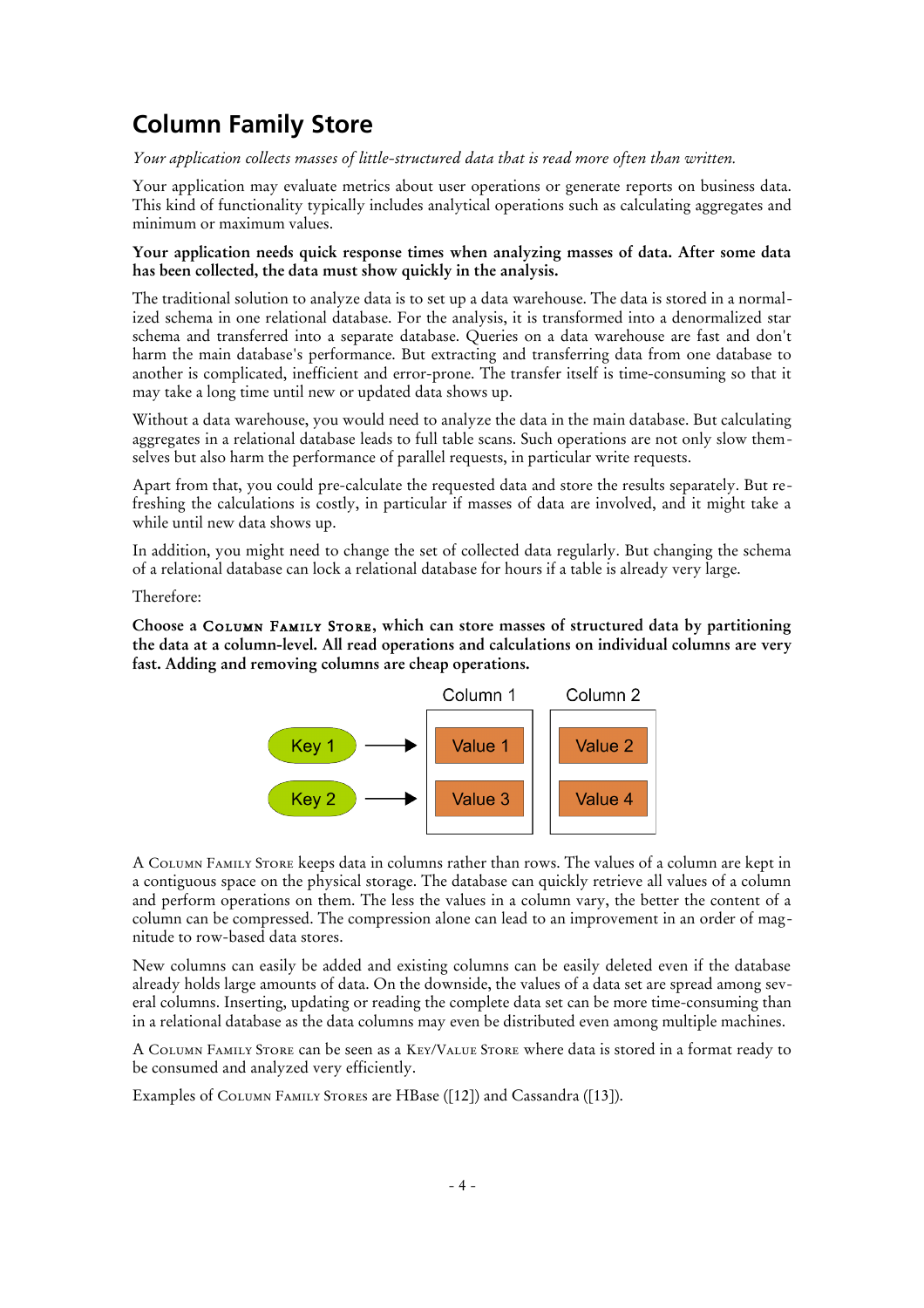# **Document Store**

### *Your application has a rich domain model and does not collect huge masses of data.*

When data is stored in a relational database, a normalized entity-relationship schema is the typical way to go. A normalized data structure has many merits, e.g. it guarantees the consistency of your business data. The more complex the domain model of an applications becomes, the more tables are needed to store the data.

### **Given a rich and complex domain model, you need to efficiently search for and modify your domain entities. But mapping a complex domain model to a relational structure often leads to slow performance.**

When a complex domain model is mapped to a normalized data structure in a relational database, you typically get a large number of tables and foreign key constraints in between. Querying such a data structure causes many join operations. But with concurrent read and write access, too many database joins quickly demolish the overall retrieval performance. Still, you want to keep your rich domain model instead of relying on a simple domain model as provided by a Key/Value Store.

The ability to query data by searching for occurrences of business values is important to your application but following relations among entities that are stored in separate tables of a relational database is an expensive operation.

An expressive, preferably object-oriented domain model improves the understandability of the business domain but mapping such a model on a fine-granular data structure may cause performance degradation. The results are often a large number of round-trips to the data store and therefore inefficient load operations.

Therefore:

**Choose a** Document Store**, which manages hierarchically structured data records. Modifying and retrieving such records are a cheap operations.**



A Document Store keeps all information related to a single entity in one document. The complete data of a document can be stored and retrieved atomically. Whereas in a relational database, you need to create and fill multiple tables to model one-to-many relationships, you can easily store such data in single documents.

Typically, data records in Document Stores are saved in a JSON-like data structure. JSON, which is short for JavaScript Object Notation ([19]), can hold any kind of hierarchically structured data. Developers who have developed Rich Internet Applications are typically quite familiar with this data format.

Mapping an object-graph to a JSON notation and back is easy and fast, both done manually and by libraries. On the downside, a JSON-based structure cannot model many-to-many relationships. In addition, some details such as non-standardized data types (e.g. the format of dates) may cause problems in creating a rich data model based on JSON.

DOCUMENT STORES work best if the entities of your domain model are mostly AGGREGATES, as propagated by Domain-Driven Design ([20]). An aggregate entity is a complex data structure to which there is only a single point of reference.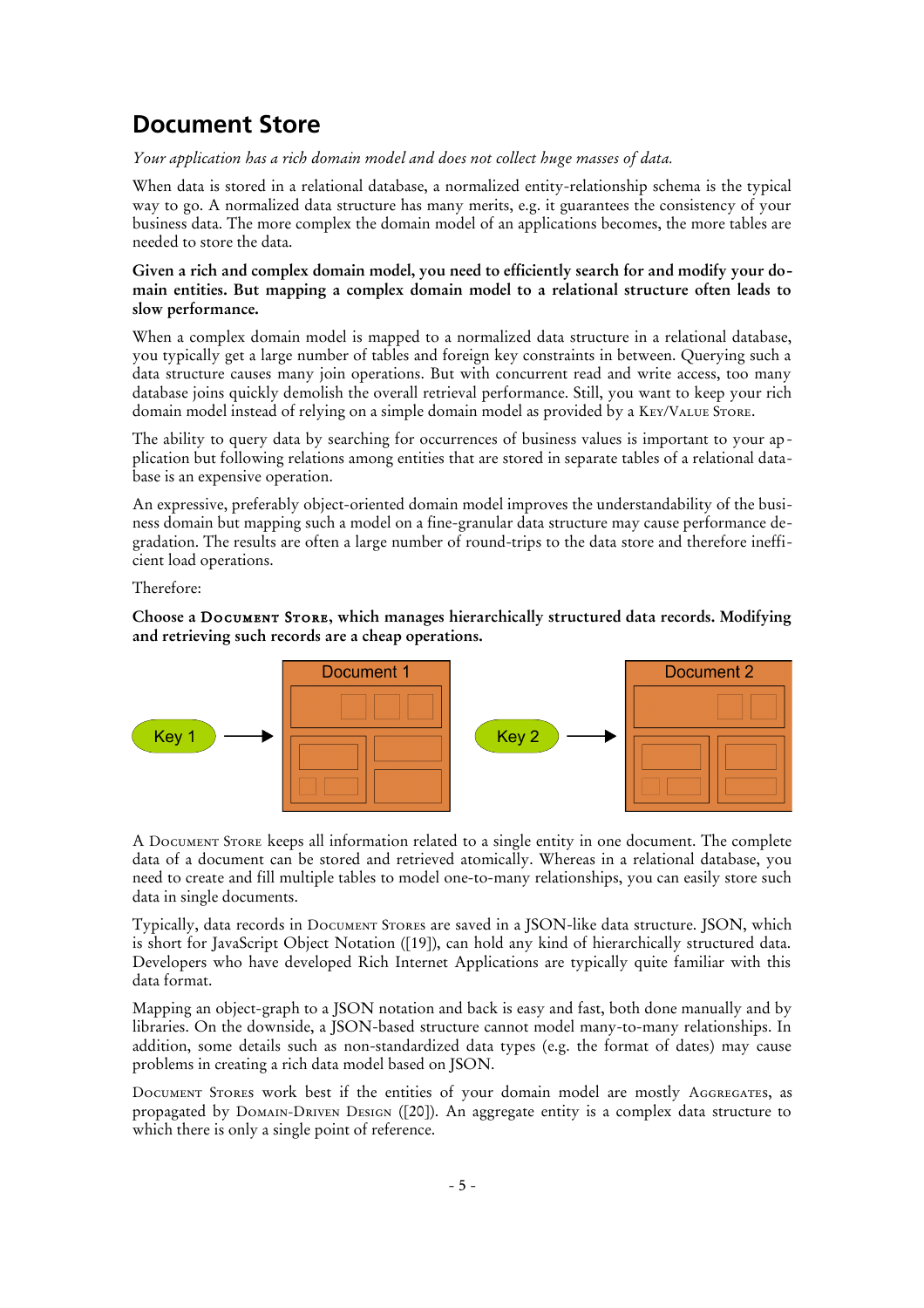The ability to express queries for entities based on their internal data structure is an essential feature of all Document Stores. Still, not all such products provide a dynamic query language to execute search requests. Some products mandate that you develop queries outside your application code in a different programming language (mostly JavaScript) as MAP-REDUCE ([21]) functions.

As another downside, few products provide the capability to span queries over several data records, i.e. joining them. Also, you typically cannot easily prefetch data that is stored in multiple data records in a single call.

Document Stores can be seen as Key/Value Stores with extra capabilities to structure and query the data. In reality, there is a smooth transition between both. Some products that started as basic Key/Value Stores slowly grow to become more like Document Stores.

Examples of Document Stores are MongoDB ([14]) and CouchDB ([15]).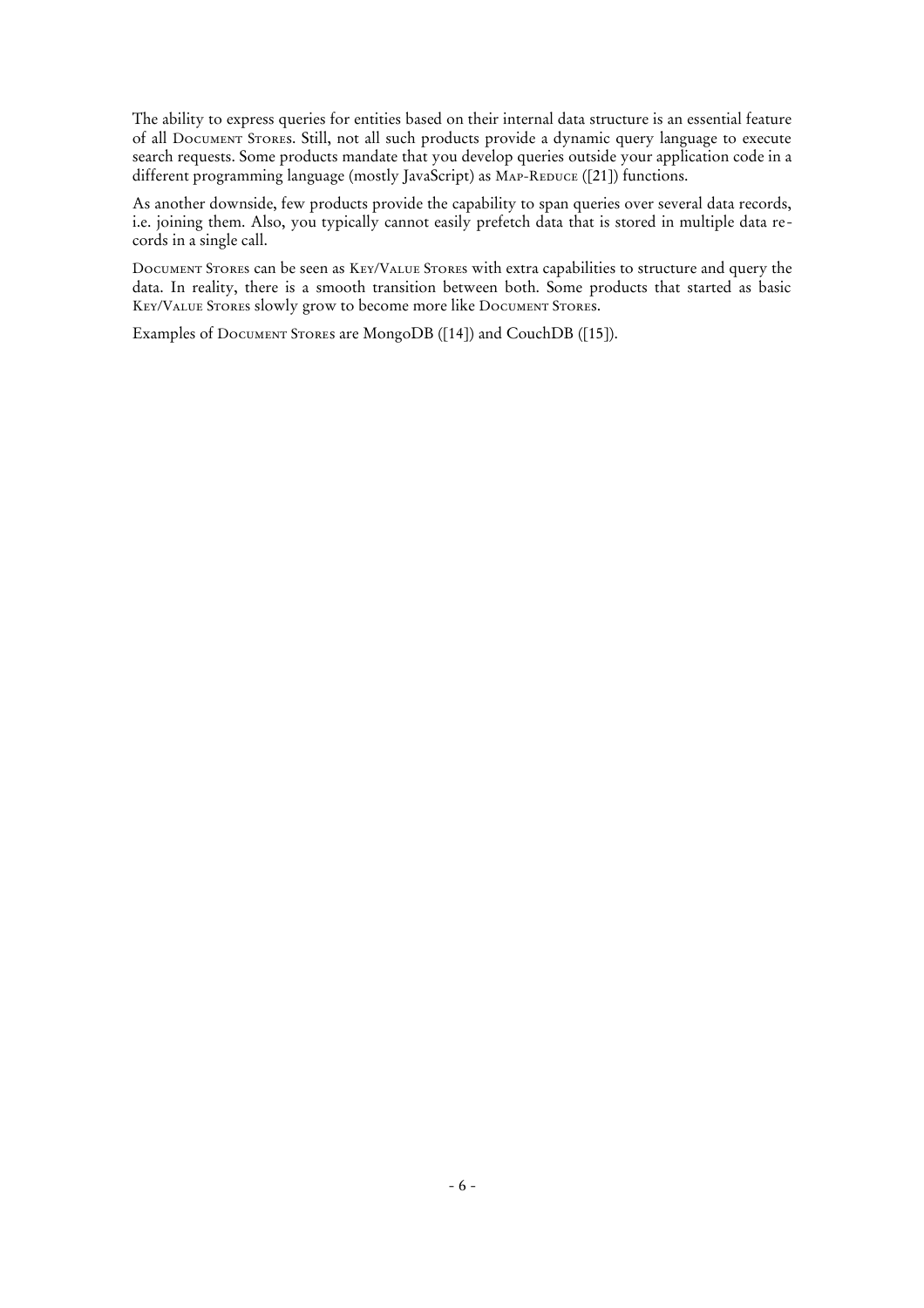# **Graph Database**

*Your application needs to dynamically manage and evaluate relationships between your entities.* 

For example, your application keeps track of who of your users knows whom and you would like to show common friends of any two users. Or, a mobile application needs to show how a specific location can be reached via public transport from the current location, etc.

**Your application focuses on relationships between entities more than on the actual entities and their properties. The application needs to traverse the relationships of a large number of entities efficiently.**

Storing relationships between entities is exactly what relational databases are made for. But querying recursive or transitive relationships in large entity sets is difficult due to limitations in SQL and the way relational databases actually store entity data.

Efficient traversal algorithms are the key to a high query performance, but implementing and optimizing such algorithms for large sets of data is a difficult task.

Therefore:

**Choose a** Graph Database**, which make it possible to explicitly model the relationships between entities as a graph and provides means to efficiently traverse the graph.**



Graph Databases offer search capabilities among entity relations better than any other database type. Traversal along the edges of large graphs can be done very fast. GRAPH DATABASES typically provide a set of standard graph search algorithms to aid the development of efficient queries.

The performance of searching within large graphs is very high if the database can execute a search request in a single call. If your application needs to traverse the graph explicitly, every traversal step may lead to an inter-process round-trip with the potential to harm performance significantly.

If you need to search nodes by their properties, Graph Databases typically provide some kind of support, for example in form of indexes. Be aware, however, that GRAPH DATABASES are not made to search for sets of nodes by their properties. Their support for such kinds of searches often is very limited. For such use cases, you may need to employ additional technologies such as full text search engines on top of the GRAPH DATABASE.

Every domain model that is based on a relational or a key/value structure can be transformed into a graph. In theory, it is therefore possible to migrate any domain model to a graph database and to benefit from the search capabilities of graph databases. Even if a relational database or Key/Value Store remains master of the data, you could periodically load a snapshot of the data into a Graph Database to perform graph-related search requests there (although the creation and transfer of such a snapshot may be a costly operation by itself).

It may be difficult to partition a graph of data among several servers to support clustering in case a single server does not support the amount of data or number of requests.

Examples of GRAPH DATABASES are Neo4j ([16]), Sones ([17]) and OrientDB ([18]).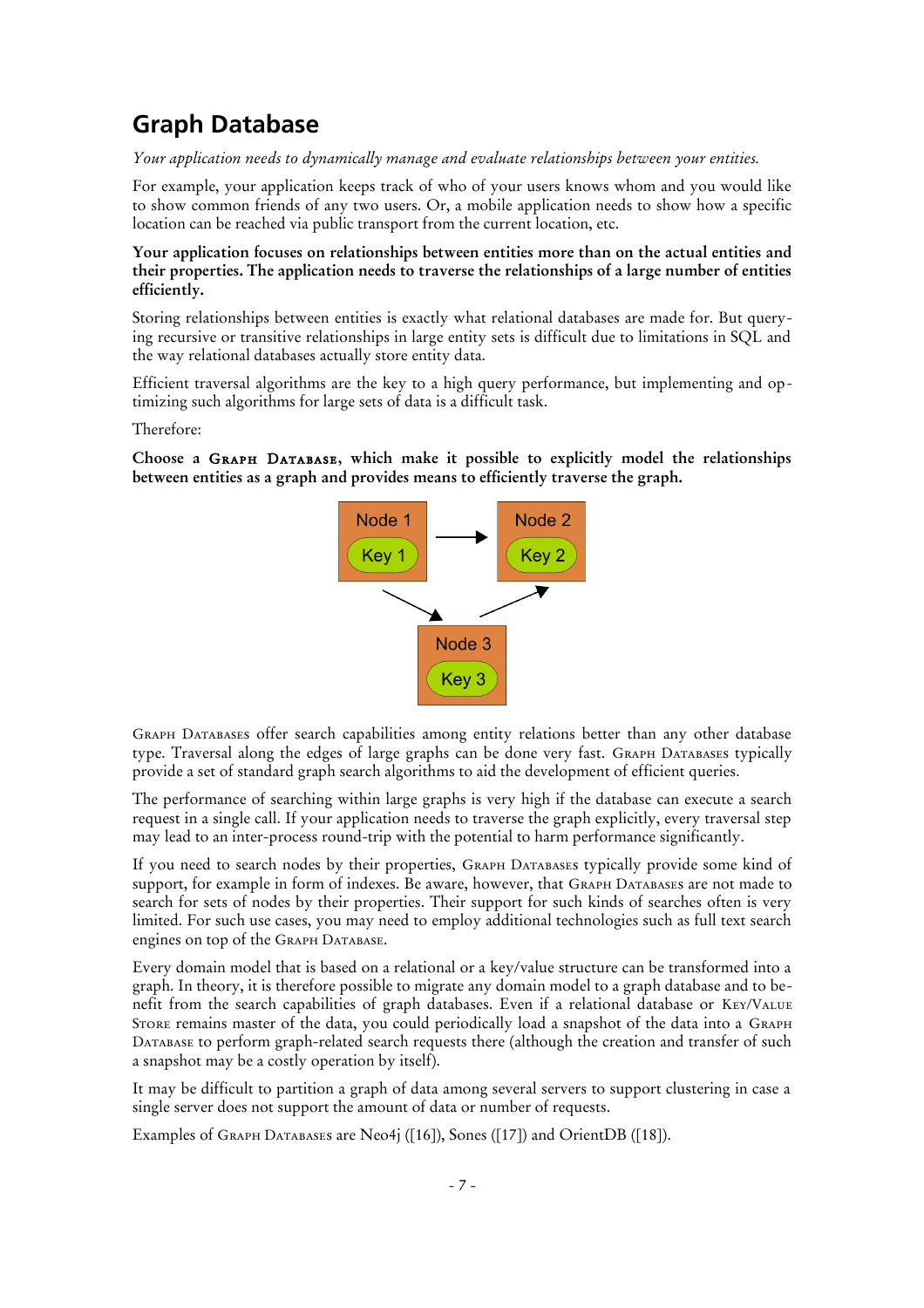# **A couple of things to be aware of**

Although NoSQL databases are in fashion nowadays, the decision how to store an application's data is difficult. And there are more obstacles to be aware of.

A NoSQL database enforces you to learn a technology that often differs significantly from a relational database. You need to quickly build up knowledge or spend money on support or for training sessions. As most of the NoSQL product are quite new and few experienced developers exist, expect difficulties in finding appropriate assistance.

Even if the developers in your team are eager to learn new technologies, errors and wrong decisions that hurt the project's progress will happen. Do not assume that such a technological change will happen smoothly. Developers need to learn new APIs, administrators need to learn new tools and analysts need to understand the implications on domain modeling.

While you gain many powerful new features, you probably also lose features that you relied on so far. The implications of the loss of these features (such as referential integrity or transactional support) might not be fully understood at the beginning.

You may also lose the power of integration libraries that, for example, simplify the creation of an object-oriented domain layer on top of a non-object-oriented data store. The available libraries to integrate a specific product into your development environment (i.e. programming language, IDE, etc.) may lack all but the most essential support.

If you are part of a company where the development of an application is strictly separated from the operation of the application, you need to approach the operations team early. These people are responsible to keep the application running and they also need to learn and employ new tools to setup, monitor and backup the data store. They may even veto the introduction of a technology that is yet unknown to them.

You might be used to set up and manage a production environment where server applications are run on powerful, non-clustered machines. Do not underestimate the complexity of handling and managing server clusters – both in terms of software processes and hardware. For example, if you create a cluster based on commodity hardware, you have to accept and cope with failures of all core components.

Check out early how support is given for your chosen product. Many NoSQL products are supported by their developers on mailing lists or in forums. If severe problems happen (both at development time and in production), you may find out that no one feels responsible to help you solve your problem. Commercial support may not be available as you may be used to.

# **Final remarks**

In general, you have little choice but to employ a NoSQL data store if the expected size of persistent data or the number of simultaneous requests exceed the capabilities of your relational database system. However, even if a relational database might still work for your project, NoSQL data stores provide value. So you could still decide on taking a NoSQL product; you just need to be aware of the consequences.

NoSQL databases provide a wide range of solutions when you need highly scalable data storage ([1], [2]). But there is no all-in-one solution available that promises to replace the currently dominating relational databases systems. Rather, most NoSQL databases are best suited to address specific problems and use cases ([3]).

While the data storage type of a NoSQL product is an important decision criterion, there are more criteria to consider. The CAP theorem ([22]) allows different tradeoffs to make, i.e. whether a product restricts the consistency, availability or partition tolerance of the system. Furthermore, different products support different clustering and replication strategies that may affect an application's general architecture. All of these criteria (and several more) are out of scope of this paper and deserve papers of their own.